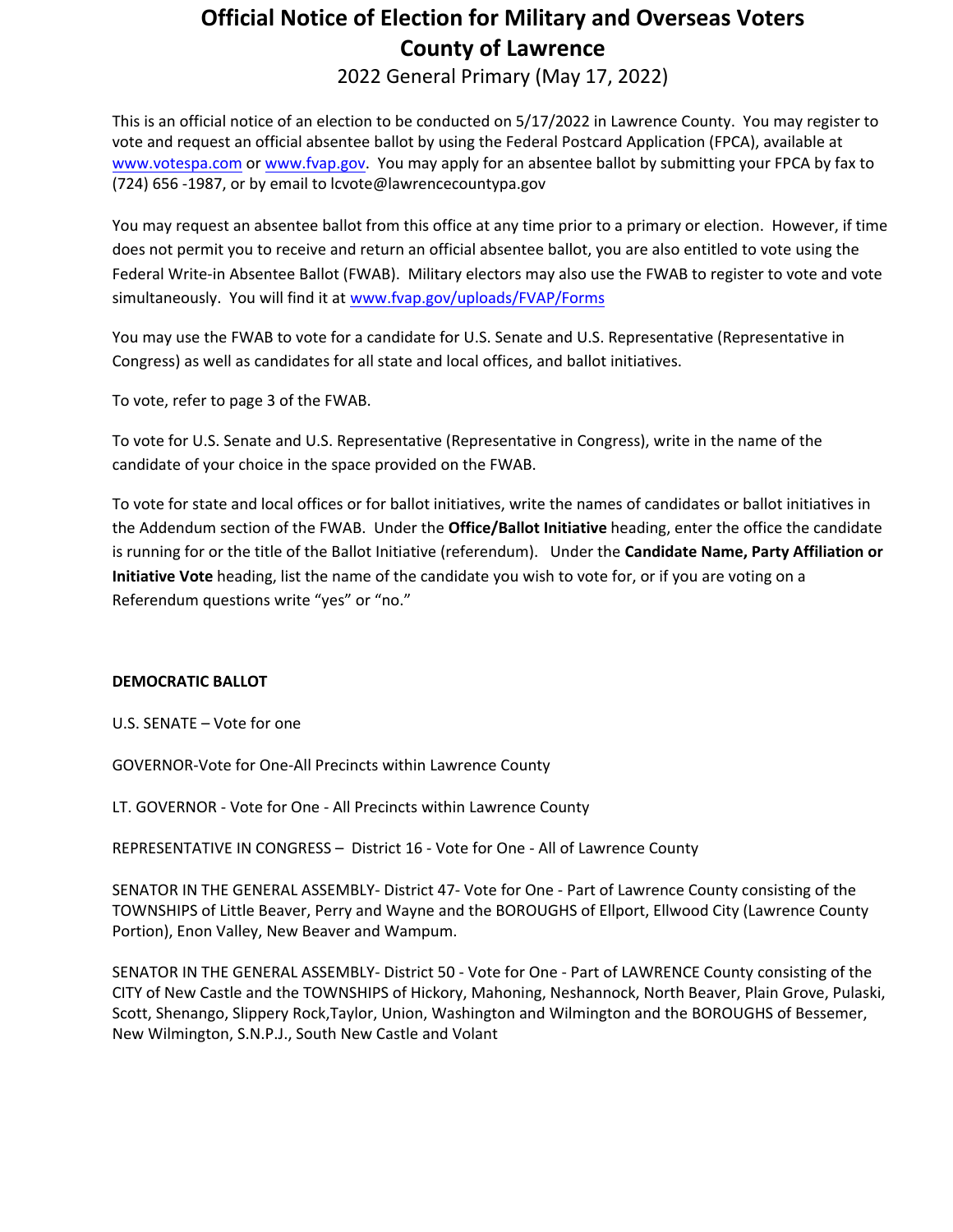REPRESENTATIVE IN THE GENERAL ASSEMBLY – District 8 - Vote for One - Part of LAWRENCE County consisting of the TOWNSHIPS of Little Beaver, Perry, Plain Grove, Scott, Slippery Rock, Washington and Wayne and the BOROUGHS of Ellport, Ellwood City (Lawrence County Portion), Enon Valley, New Beaver, Volant and Wampum.

REPRESENTATIVE IN THE GENERAL ASSEMBLY – District 9 - Vote for One - Part of LAWRENCE County consisting of the CITY of New Castle and the TOWNSHIPS of Hickory, Mahoning, Neshannock, North Beaver, Pulaski, Shenango, Taylor, Union and Wilmington and the BOROUGHS of Bessemer, New Wilmington, S.N.P.J. and South New Castle.

MEMBER OF THE DEMOCRATIC STATE COMMITTEE -- Vote for Two—One Male and One Female All Precincts within Lawrence County

MEMBER OF THE LAWRENCE COUNTY DEMOCRATIC COMMITTEE – Vote for Two – One Male and One Female – Each Precinct in Lawrence County

#### **REPUBLICAN BALLOT**

U.S. SENATE – Vote for one

GOVERNOR-Vote for One-All Precincts within Lawrence County

LT. GOVERNOR – Vote for One – All Precincts within Lawrence County

REPRESENTATIVE IN CONGRESS – Vote for One - District 16 - Vote for One - All of Lawrence County

SENATOR IN THE GENERAL ASSEMBLY- District 47- Vote for One - Part of Lawrence County consisting of the TOWNSHIPS of Little Beaver, Perry and Wayne and the BOROUGHS of Ellport, Ellwood City (Lawrence County Portion), Enon Valley, New Beaver and Wampum.

SENATOR IN THE GENERAL ASSEMBLY- District 50 - Vote for One - Part of LAWRENCE County consisting of the CITY of New Castle and the TOWNSHIPS of Hickory, Mahoning, Neshannock, North Beaver, Plain Grove, Pulaski, Scott, Shenango, Slippery Rock,Taylor, Union, Washington and Wilmington and the BOROUGHS of Bessemer, New Wilmington, S.N.P.J., South New Castle and Volant

REPRESENTATIVE IN THE GENERAL ASSEMBLY – District 8 - Vote for One - Part of LAWRENCE County consisting of the TOWNSHIPS of Little Beaver, Perry, Plain Grove, Scott, Slippery Rock, Washington and Wayne and the BOROUGHS of Ellport, Ellwood City (Lawrence County Portion), Enon Valley, New Beaver, Volant and Wampum.

REPRESENTATIVE IN THE GENERAL ASSEMBLY – District 9 - Vote for One - Part of LAWRENCE County consisting of the CITY of New Castle and the TOWNSHIPS of Hickory, Mahoning, Neshannock, North Beaver, Pulaski, Shenango, Taylor, Union and Wilmington and the BOROUGHS of Bessemer, New Wilmington, S.N.P.J. and South New Castle.

MEMBER OF THE REPUBLICAN STATE COMMITTEE – Vote for Two—One Male and One Female All Precincts within Lawrence County